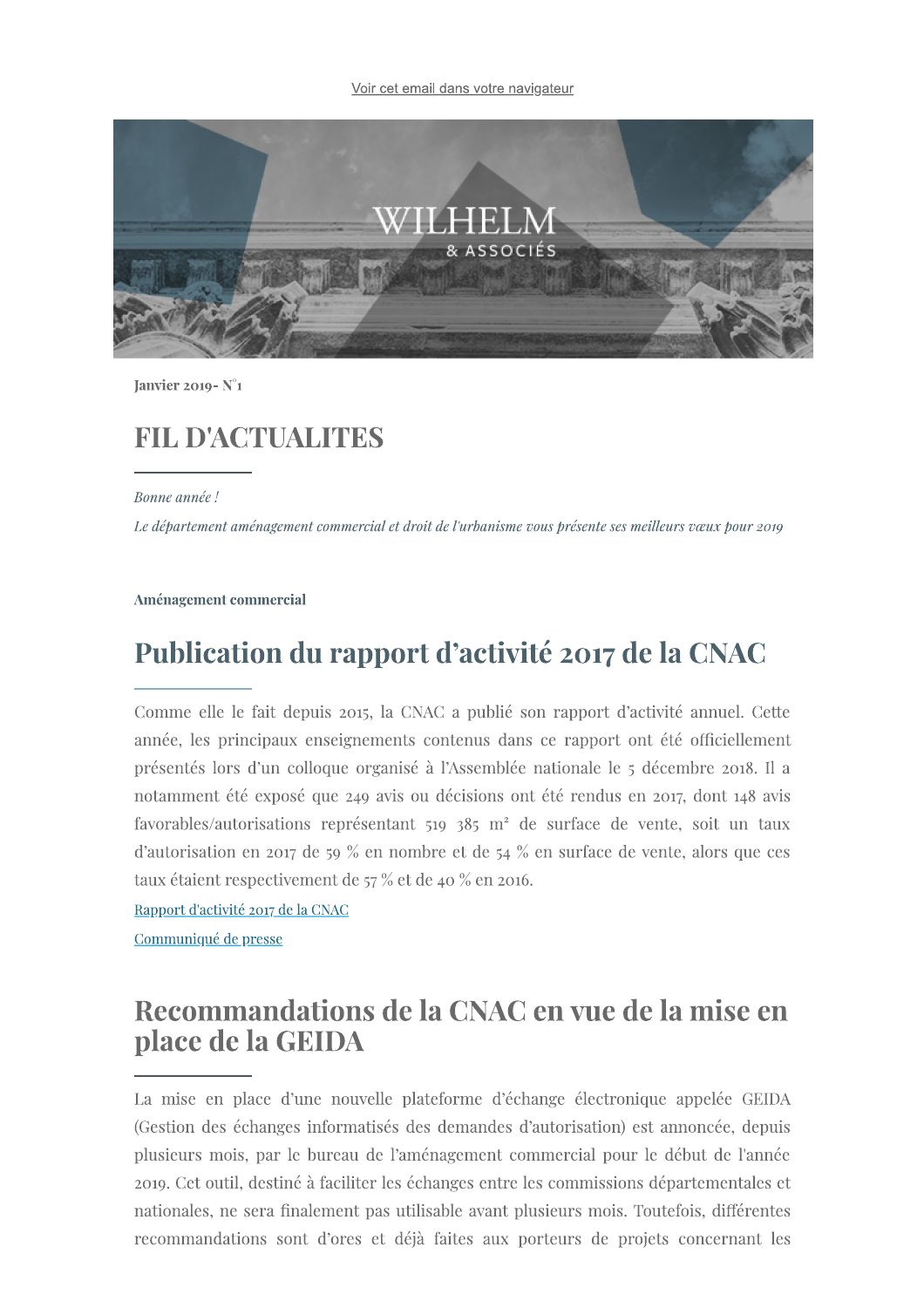modalités de dépôt de leur dossier de demande d'autorisation. Ceux-ci sont notamment invités à fournir l'ensemble des pièces exigées par les articles R. 752-6 et R. 752-7 dans un fichier unique au format « PDF », lequel devra être « transcriptible sans sous-couches ou calques », sans dépasser, si possible, 100 pages hors annexes et la taille de 50 Mo. **Recommandations GEIDA** 

# Loi de finances pour 2019 : maintien de la taxe sur les friches commerciales

La loi de finances pour 2019, publiée le 30 décembre 2018, n'a finalement pas adopté la suppression de la taxe sur les friches commerciales, proposée par un amendement de l'Assemblée nationale. Le faible rendement de cette taxe, créée en 2016 et codifiée à l'article 1530 du code général des impôts, avait justifié son inscription au nombre des petites taxes à supprimer par cette loi, conformément au programme « action publique 2022 » de transformation de l'action publique. Le nombre de communes ayant instauré cette taxe facultative était, en effet, que de 58 en 2012, et il est seulement passé à 73 en 2014 et à 235 en 2017. Le sénat a toutefois rejeté cet amendement, au motif que la politique actuelle de lutte contre la vacance commerciale devrait conduire un plus grand nombre de communes à recourir à cette taxation.

Loi n° 2018-1317 du 28 décembre 2018 de finances pour 2019 Amendement du Sénat, Article 9

### Une nouvelle réforme du droit de l'urbanisme commercial pour lutter contre l'artificialisation des sols?

Le rapport rendu le 5 décembre 2018 par la mission d'information sur le foncier agricole, créée le 24 janvier 2018 par la commission des affaires économiques de l'Assemblée nationale et présidée par le député Jean-Bernard Sempastous (LREM), a de nouveau fait le constat de la progression continue de l'artificialisation des sols (61 200 hectares par an entre 2006 et 2014 selon l'outil Teruti-Lucas). A ce titre, ce rapport remet en cause notre modèle agricole et économique et formule 15 propositions. Il suggère notamment de réviser les règles d'urbanisme commercial en augmentant l'indice de densité dans les zones économiques et en limitant la construction de parcs de stationnement aériens pour les activités commerciales. Il prévoit également d'autres mesures concernant l'élaboration des SCoT et PLUi et recommande de mettre en place un indicateur de qualité des sols pour permettre un état des lieux environnemental. Reste maintenant à déterminer les suites qui seront données à ce rapport.

Rapport d'information du 5 décembre 2018

# Première « Rencontres cœur de Ville » des 222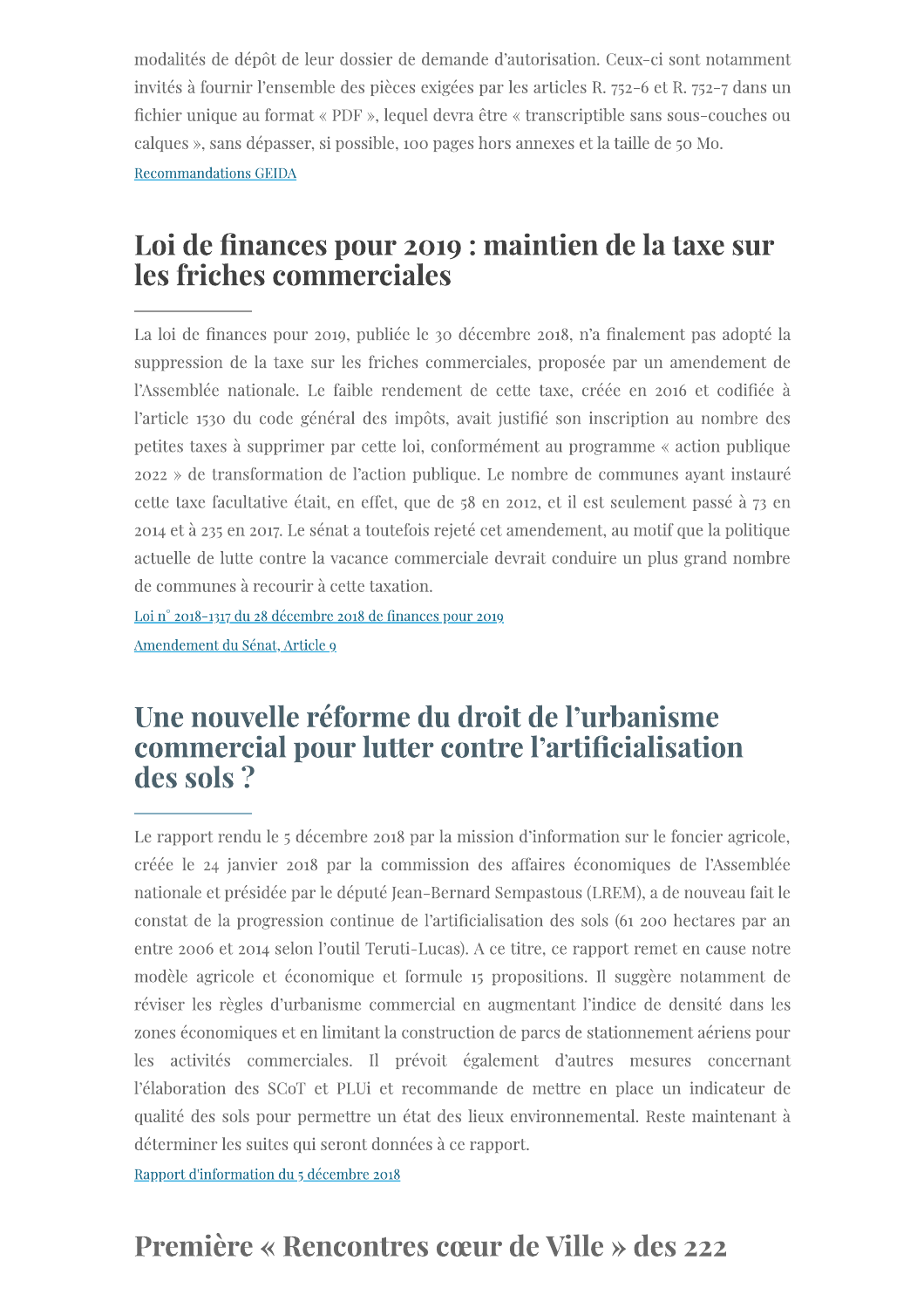# collectivités lauréates du plan gouvernemental « Action cœur de ville »

Sous l'égide de la Banque des territoires, émanation de la Caisse des dépôts et consignations, les représentants des 222 villes éligibles au plan « Action cœur de ville » se sont retrouvés à Poitiers, du 12 au 21 décembre 2018 pour échanger sur leurs premiers retours d'expérience. Les 28 ateliers organisés ont porté notamment sur la création de smart cities, l'optimisation des PLU pour redynamiser le cœur de ville, le stationnement intelligent et la régulation des flux en cœur de ville. De prochaines rencontres sont prévues autour des élus et des grandes entreprises françaises, sur le sujet du développement économique en cœur de ville.

Premières « Rencontres Cœur de Ville » de la Banque des Territoires : une communauté est née !, 12 décembre 2018

### Droit de l'urbanisme

# Approbation d'un PLU communal par un EPCI

Par une question écrite n°11264 du 31 juillet 2018, le député Jean-Paul MATTEI (Modem) a interrogé le Gouvernement sur l'interprétation à donner à l'article L.153-12 du code de l'urbanisme, en cas de prise de compétence d'un établissement public de coopération intercommunale (EPCI), en matière d'élaboration des documents d'urbanisme. En réponse, le Ministre de la cohésion des territoires et des relations avec les collectivités territoriales est venu préciser que cette interprétation devait tenir compte des dispositions de la loi n°2014-366 du 24 mars 2014 (ALUR), laquelle prévoit que l'EPCI est compétent de droit en matière d'urbanisme, sauf si une minorité de blocage s'y oppose. De sorte que la compétence de l'EPCI en matière d'urbanisme étant exclusive de toute compétence communale, l'examen d'un PLU, communal ou intercommunal, doit nécessairement être soumis à l'organe délibérant intercommunal. Cette réponse ministérielle précise également que lorsqu'un PLU est élaboré par un EPCI, les conseils municipaux doivent en débattre au moins deux mois avant l'examen du projet de PLU et qu'à défaut de respecter ce délai, le débat est réputé tenu.

Question écrite n°11264 de M. Jean-Paul Mattei

Contentieux administratif

# Le Conseil d'Etat modifie à compter du 1er janvier 2019 la rédaction des décisions des juridictions administratives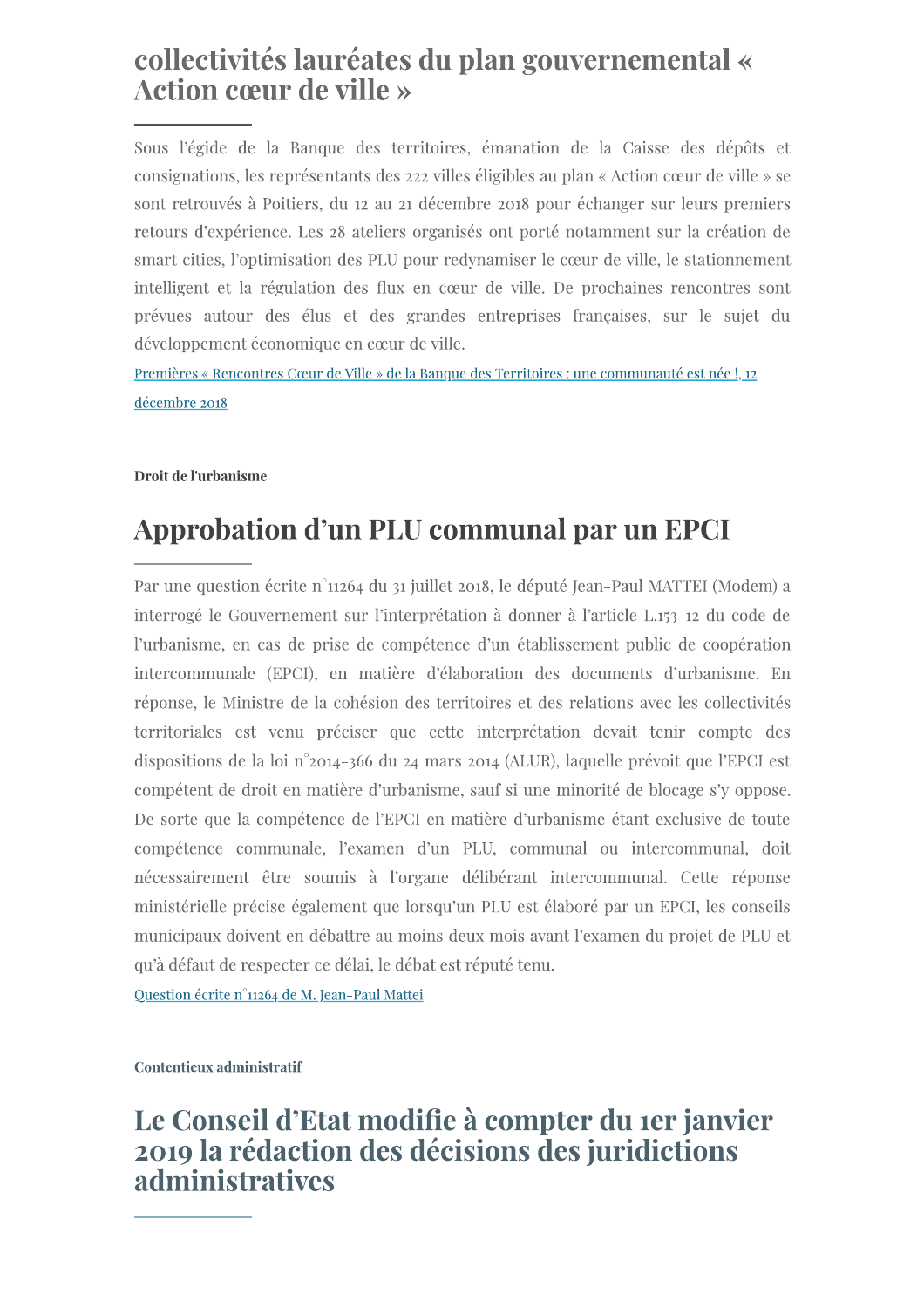Dans un Vade-mecum rédigé par le groupe de travail présidé par Bernard Stirn, le Conseil d'Etat vient de présenter le nouveau mode de rédaction des décisions, élaboré à l'issue « des réflexions engagées depuis plusieurs années pour renforcer la clarté et enrichir la motivation de ces décisions ». Il prévoit notamment de généraliser l'utilisation du style direct des décisions contentieuses et d'abandonner la formulation par « considérant», pour toutes les décisions qui seront rendues, à compter du rer janvier 2019, par l'ensemble des juridictions administratives. La construction des décisions, leur style et le vocabulaire utilisé seront adaptés aux différents types de contentieux (excès de pouvoir, indemnitaire, fiscal ou référé).

Vade-mecum sur la rédaction des décisions de la juridiction administrative

# **Cristallisation des moyens**

Par arrêt du 20 novembre 2018, la Cour administrative d'appel de Lyon a opportunément saisi le Conseil d'Etat d'une demande d'avis concernant la recevabilité de nouveaux moyens développés en appel, lorsqu'une ordonnance de cristallisation des moyens a été prise en première instance (CAA Lyon, 20 novembre 2018, sociétés Active Immobilier et Donimmo, req. n° 18LY00063).

Parmi les trois questions qui ont été posées au Conseil d'Etat sur le fondement de l'article L. 113-1 du code de justice administrative, la plus importante paraît être la suivante :

« Lorsqu'il a été fait usage en première instance de la faculté prévue à l'article R. 611-7-1 du code de justice administrative de fixer par ordonnance une date à compter de laquelle les parties ne peuvent plus invoquer de moyens nouveaux, cette ordonnance s'oppose-t-elle à ce que les parties invoquent des moyens nouveaux en appel, à l'exception des moyens relatifs à la régularité du jugement? »

Le Conseil d'Etat devrait se prononcer prochainement.

CAA Lyon, 20 novembre 2018, sociétés Active Immobilier et Donimmo, req. n°18LY00063

# Décret du 4 décembre 2018 sur l'expérimentation du rescrit juridictionnel

Dans le prolongement de l'article 54 de la loi n° 2018-727 du 10 aout 2018 pour une société de confiance (Fil d'Actu n°9 septembre 2018), qui a instauré une procédure nouvelle et expérimentale, consistant à saisir les juridictions administratives en appréciation de la légalité externe de certaines décisions administratives, les modalités de cette saisine viennent d'être précisées par un décret pris le 4 décembre 2018.

Tout d'abord, il ressort de ce décret que les tribunaux retenus pour cette expérimentation sont uniquement les tribunaux administratifs de Bordeaux, Montpellier, Montreuil et Nancy. Il contient par ailleurs la liste des décisions concernées par cette procédure, à savoir celles prises sur le fondement du code de l'expropriation pour cause d'utilité publique, du code de l'urbanisme et du code de la santé publique.

Ensuite, ce décret précise les étapes et les délais à respecter dans le cadre de cette